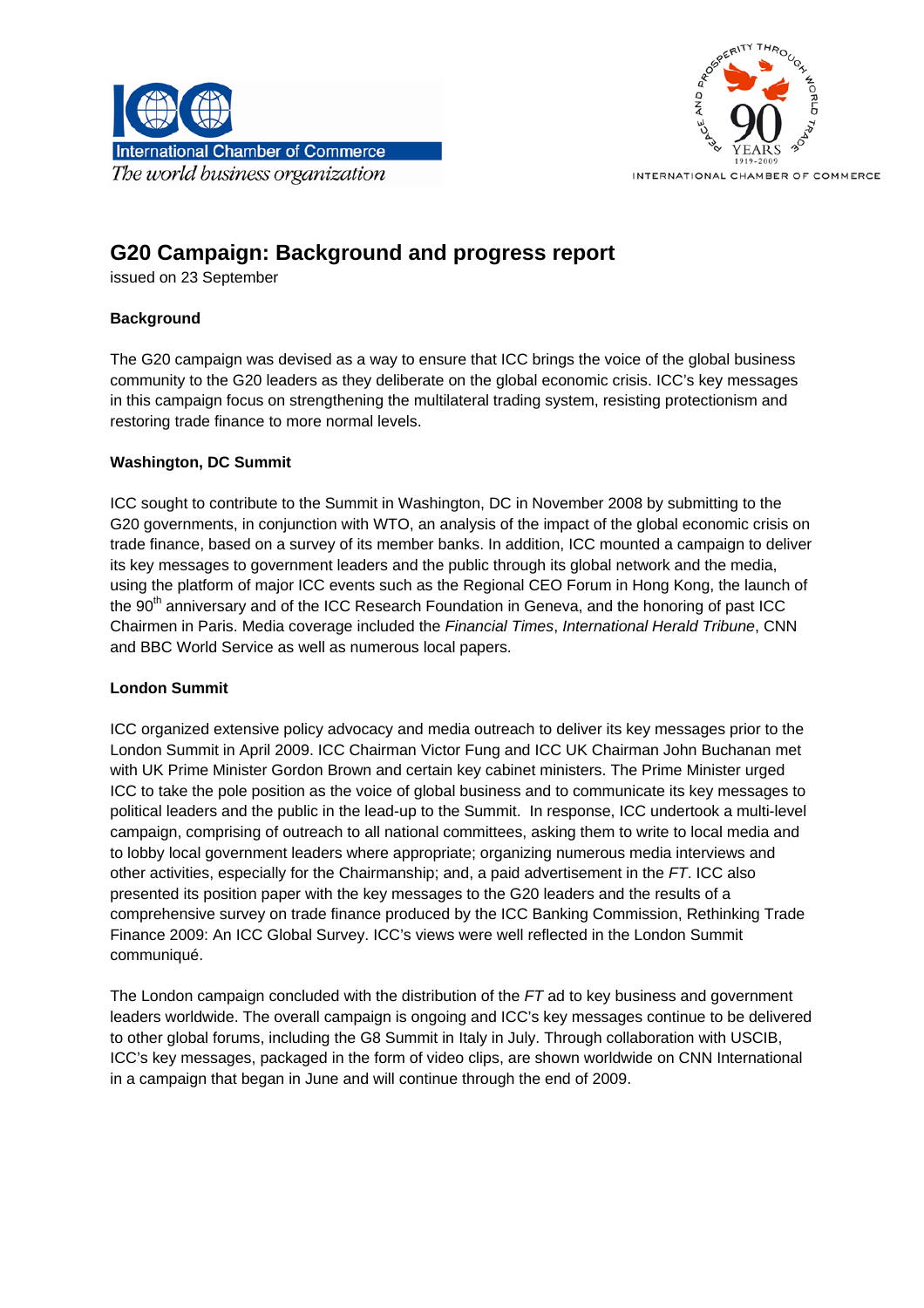## **Pittsburgh Summit**

#### *Key Media Activities*

31 August – joint interviews with ICC Chairman Victor Fung and WTO Director-General Pascal Lamy in Geneva by the *Financial Times*, *Folha de Sao Paulo*, and *Nihon Keizai Shimbun*, (the leading Brazilian and Japanese newspapers, respectively)

7 September – launch of the ICC Trade Finance Survey: An Interim Report – Summer 2009 with wide media coverage including *FT*, *Wall Street Journal*, Reuters, Dow Jones, *The Daily Telegraph*, *Lloyd's List*, etc – *[Exhibit A](#page-2-0) for the media release*

9 September – interview of ICC Secretary General Jean Rozwadowski by *Handelsblatt* newspaper 15 September – op-ed by ICC Chairman Victor Fung appears in the *South China Morning Post* – *[Exhibit B](#page-4-0) for the published article* 

#### *Key Advocacy Activities*

4 September – Preview copy of ICC Trade Finance Survey: An Interim Report – Summer 2009 submitted to UK Prime Minister Gordon Brown through ICC UK.

8 September – Trade finance report sent to National Committees with circular letters requesting them to bring the results to the attention of their governments

15 September – ICC presents its trade finance report to the WTO Expert Meeting on Trade Finance as part of the preparations for the G20 Pittsburgh meeting

15 September – ICC Vice Chairman Rajat Gupta wrote to Larry Summers, President Obama's Chief Economic Advisor, briefing him on ICC's key messages for the Pittsburgh Summit and enclosing the trade finance report.

21 September – ICC Chairman Victor Fung wrote to all G20 leaders, briefing them on ICC's key messages for the Pittsburgh Summit and enclosing the trade finance report and the op-ed he signed in the *SCMP*.

## **Trade Finance Report**

To date, three documents have been produced by ICC's Banking Commission:

- 1. Trade Finance in the Current Financial Crisis: Preliminary Assessment of Key Issues. The preliminary report on trade finance, issued on 12 November 2008, was produced in response to a request from WTO Director-General Pascal Lamy for assistance with WTO's submission at the Washington G20 Summit in November 2008.
- 2. Rethinking Trade Finance 2009: An ICC Global Survey. The first edition of this now annual report was produced in March 2009. The results were communicated to the G20 leadership through the UK Prime Minister's office, NC contacts with governments and extensive media coverage.
- 3. The ICC Trade Finance Survey: An Interim Report Summer 2009. The report concludes that there has been good progress on trade finance over the last six months, but cautions against excess optimism. It calls for renewed attention to be given to the G20 trade finance agenda following findings that there had been no significant sign of relief in capital requirements for trade assets – which ICC had previously stated was curbing bank incentive to offer trade finance. The findings have been submitted to the G20 leaders prior to their meeting in Pittsburgh through the various advocacy activities of the ICC global network, and also through the WTO. The findings have also been widely reported in leading business media.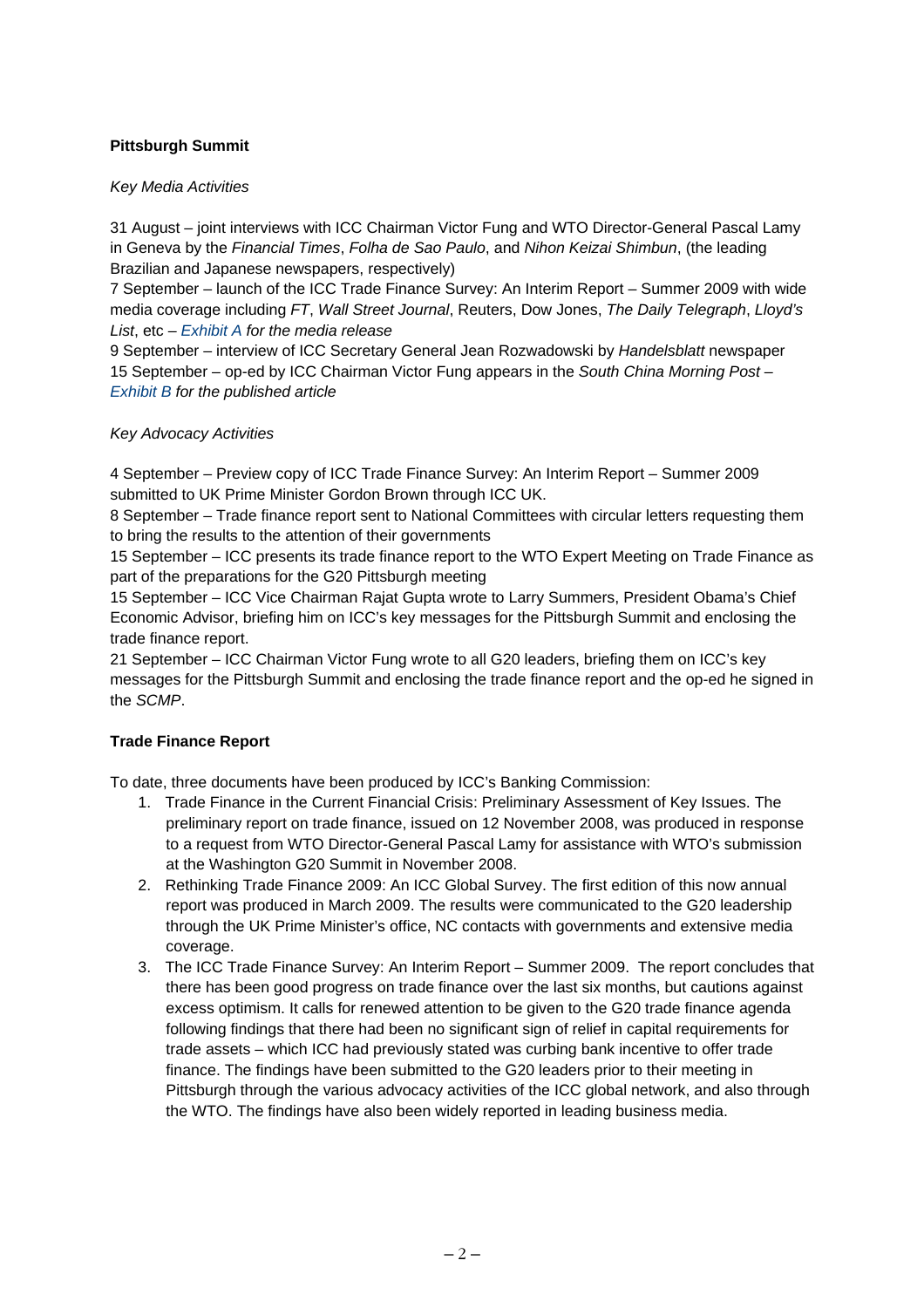## <span id="page-2-0"></span>*Exhibit A – Media releas***e:** *Trade Finance Survey: An Interim Report – Summer 2009*

#### **Global economy will remain on shaky ground, says new ICC trade finance survey**

Paris, 7 September 2009

The global economy is still on shaky ground, and despite budding signs of recovery, evidence is not strong enough to conclude that the current recession is waning, according to an International Chamber of Commerce (ICC) report on trade finance released today.

The interim report cautions against excess optimism and calls for renewed attention to be given to the G20 trade finance agenda following findings that there had been no significant sign of relief in capital requirements for trade assets – which ICC had previously stated was curbing bank incentive to offer trade finance.

Some 86% of survey respondents attested that they had experienced no relief in the requirements under the international capital adequacy regime known as Basel II. Described in the report as "one of the most worrisome results", increased capital costs continue to constrain trade finance volumes, particularly in developing economies. Report recommendations on the issue include exempting trade finance products from the one-year maturity floor applied to lending facilities in most countries, and allowing key risk attributes to be determined on the basis of industry benchmarks reflecting the low risk nature of trade finance.

The ICC report also points to the issue of affordability of trade finance. "The costs of obtaining traditional trade finance products are still rising, but they are seen as affordable costs given the additional security that the products offer the parties," Gary Collyer, Technical Advisor to the ICC Banking Commission, said in the report foreword. A large majority of survey respondents acknowledged that the G20 decision in April to support US\$250 billion worth of trade over a two-year period was as a major step towards absorbingthe shocks to trade resulting from the economic crisis. ICC commended the pledge but emphasizes that the key now is to ensure that governments follow up on their good intentions.

Specific actions recommended in the report include further enlargement of multilateral trade facilitation programmes to expand both capacity and coverage – especially for low income and export-dependent countries – and the rapid implementation of national programmes to guarantee trade and provide refinancing options.

The ICC Interim Trade Finance Survey polled 122 banks in 59 countries during July and August and is a follow up to the ICC Banking Commission Report: "Rethinking Trade Finance 2009", released in March this year. In contrast to findings of the previous report, which indicated a significant decrease in trade volume and value, 67% of respondents indicated that trade volume had either increased or remained the same in the first half of 2009. The report also points to increased demand for trade finance in the first half of 2009 compared with the same period in 2008. The report warns, however, that a recovery in demand for merchandise trade without a corresponding increase in the ability of banks to provide credit, would risk a significant dislocation of trade, thus hampering the global recovery.

The report, compiled by ICC Banking Commission officers, concludes that despite an anticipated return to positive growth, problems relating to the availability of trade finance can be expected well into 2010.

ICC has been mandated by the World Trade Organization (WTO) to gather reliable, quantitative and qualitative data that will help fill the information gap on the current trade finance environment. The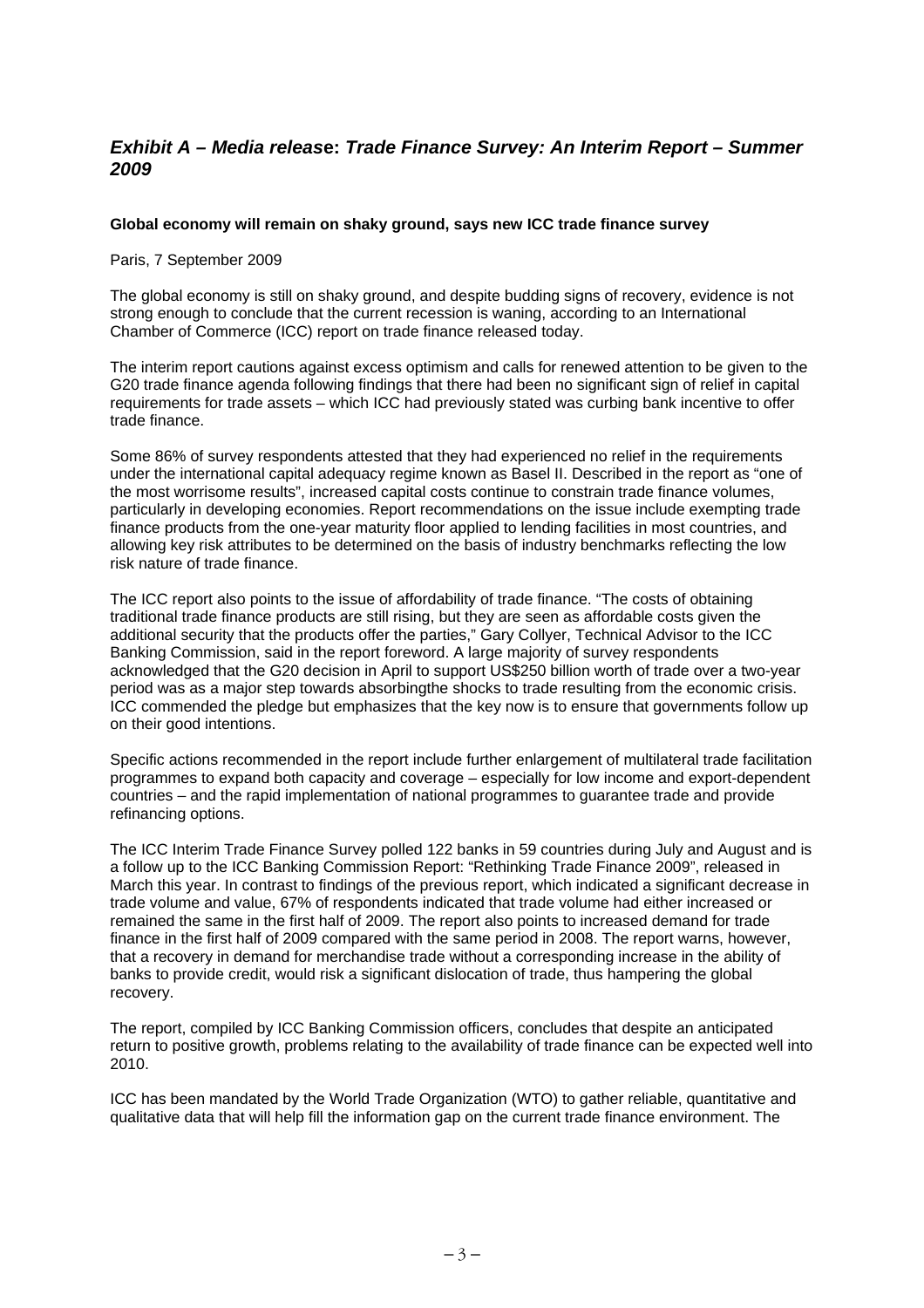survey findings will be also presented at the upcoming WTO Expert Meeting on Trade Finance of 15 September as official propositions are deliberated on trade finance in preparation for the G20 Pittsburgh meeting later this month.

"With more than 500 members in 70 countries, the ICC Banking Commission has become the leading body to serve the trade finance industry and help paint a clearer picture of the situation," said Vincent O'Brien, ICC's WTO representative on trade finance. "We are deeply committed to developing meaningful information and products related to this field. ICC is now developing another global survey for Spring 2010, with the goal of collecting business performance data evidencing the loss history of different trade finance risk categories. Such information will be valuable for the industry as well as for regulators."

**Click here to view [the ICC Trade Finance Survey: An Interim Report Summer 2009](http://www.iccwbo.org/uploadedFiles/ICC_Interim_Trade_Finance_Report_Summer_2009.pdf)**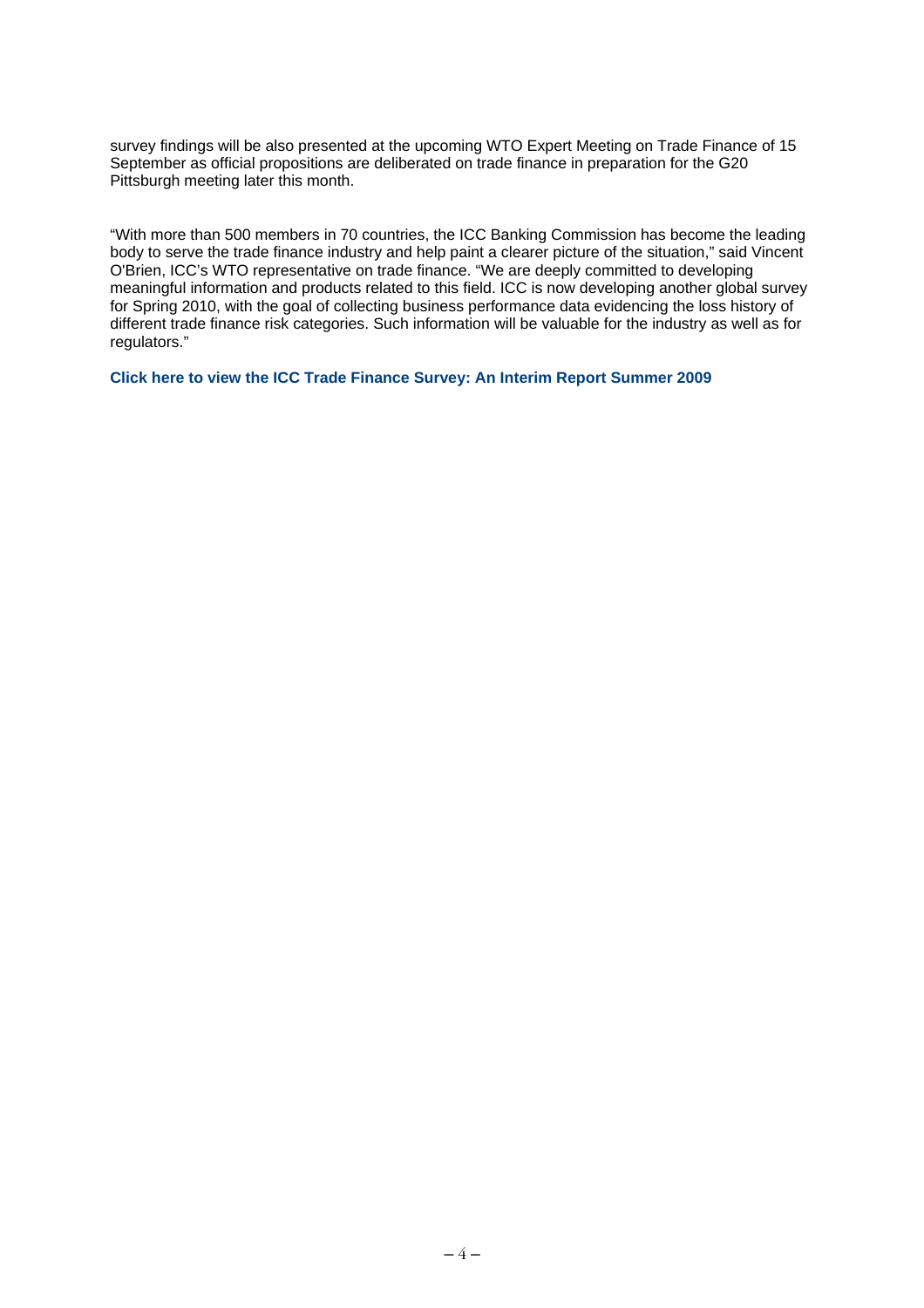## <span id="page-4-0"></span>*Exhibit B – Opinion piece***:** *ICC Chairman Victor Fung – South China Morning Post*

# South China Morning Post scmp.com

#### **Make Doha a reality for trade-led global recovery**

15 September 2009

Next week G20 leaders will join together in Pittsburgh to push the global economy further towards recovery. Notwithstanding the enthusiasm in some equity markets and Asia's positive growth figures in the second quarter, the world remains constrained by the most synchronized global recession on record.

At the core of the economic slump is the dramatic collapse of international trade, projected by the World Trade Organisation to contract by 10% for 2009, its worst decline since World War II.

The lack of trade finance has been a significant obstacle to global trade since the start of the financial crisis, as lenders faced tighter credit conditions and higher reserve requirements. The cost of trade finance also shot up and specific countries perceived to be risky have been targeted, subjecting even strong producers in these countries to much higher costs.

The G20's decision in April to support US\$250 billion worth of trade over a two-year period, together with the follow-on actions of multilateral institutions such as the Asian Development Bank, the International Finance Corporation, the World Bank and the African Development Bank, has proved to be a major step in alleviating the trade finance gap.

According to a new survey by the International Chamber of Commerce's Banking Commission, availability and demand for trade finance have improved significantly. The survey, conducted in July and August, shows that the severe funding gap and price increases for trade finance that strangled global trade at the end of 2008 and earlier this year, have softened. Both the demand for trade finance and the supply are either stable or increasing in most sectors of the market. We should, however, be careful to note that these are broad trends and that solutions have yet to reach far ends of the market, such as poorer emerging economies and small and medium-sized enterprises, and that some sectors of the industry, are still reporting declines in volume. Thus we must remain vigilant.

We must also continue to keep our eyes on the bigger battle. We may have averted a "trade finance tsunami" but, to really restart global trade, we need a return of demand, open markets and a conclusion of the Doha round of trade negotiations. The Washington-based Peterson Institute has estimated that a successful Doha agreement would provide a stimulus of US\$300 to \$700 billion to global gross domestic product, much of it from increased trade after tariffs and subsidies are slashed.

The G20 leaders have acknowledged the central role of trade in economic recovery, and have pledged to avoid protectionism and remove obstacles to the conclusion of the Doha round. So far there is little to show for these pledges. Many countries have retreated to familiar protectionist measures during the past few months. These take many guises: anti-surge and anti-dumping mechanisms, emissions-related tariffs, "buy local" incentives and bans on alleged safety grounds. We see examples in some of the current high-profile US-China trade disputes.

While these maneuvers pacify select groups of domestic producers, they create a much greater problem for global industry. History shows that protectionist barriers provide only short-term relief to